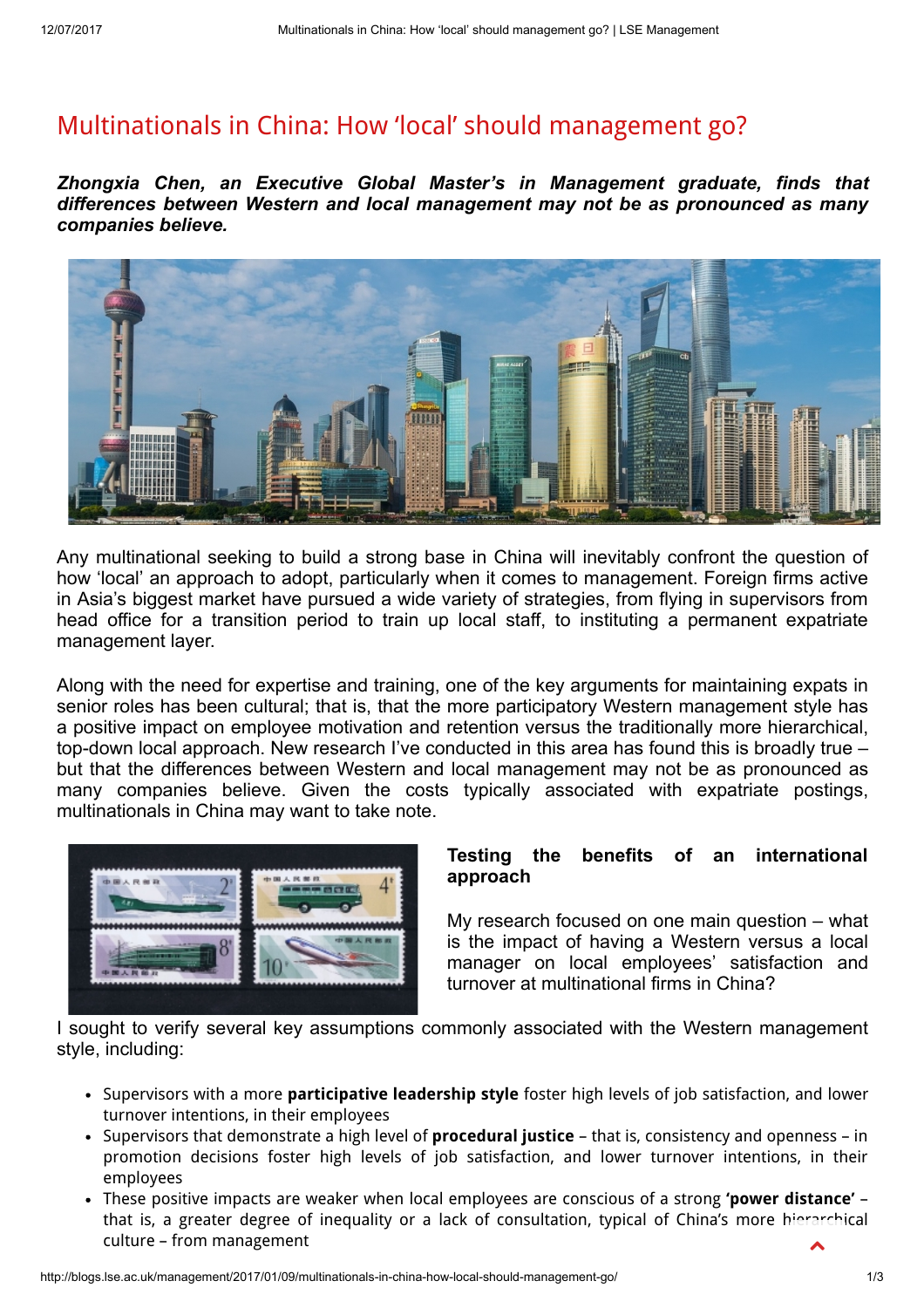# Polling employees

My research was based on a survey that netted responses from 123 local Chinese employees of wholly owned foreign companies or joint ventures in China. The survey questions covered:

- participative leadership (e.g. to what extent supervisors listened to ideas and suggestions)
- participative decision-making (e.g. to what extent employees are allowed to participate in work-related decisions)
- procedural justice in promotion (e.g. to what extent employees have the opportunity to propose or discuss a promotion)
- power distance (e.g. to what extent employees can express disagreement with managers)
- job satisfaction
- turnover intention (e.g. whether the employee intends to leave the company in the near future).

Previous research shows Chinese respondents tend to select the mid-point of odd-numbered tests, so I used a six-point response scale to overcome this.

### Not so different after all

The survey results clearly supported the assumptions about the impact of Western management styles – though employees reporting a low 'power distance' from managers had only slightly higher levels of job satisfaction.

More surprising to me was that whilst 'power distance' is more evident with Chinese supervisors, the survey showed no significant difference between Western and Chinese managers in terms of adopting participative management styles and applying procedural justice in promotion decisions. The Chinese managers were just as likely to utilise these management styles as Western managers.

This could be the result of the Chinese managers being exposed to the multinational environment and adopting the parent company's practices, or a reflection of China's increasing internationalisation, but is a clear indication managers at multinationals will adapt and adhere to these norms regardless of nationality.

### What does this mean for multinationals?

Of course, the survey I conducted was limited and the issue warrants further research, not least into whether the same practices are taking hold at Chinese firms. Nonetheless, the study points to the so-called 'Western' management style becoming increasingly global, and enjoying high levels of understanding and acceptance by Chinese managers as well as employees.

This should give more multinationals the confidence to make the shift from expatriate to local management at a relatively early stage – which given the expense and cultural risks associated with employing expats long-term, should come as something of a relief.



[Zhongxia](https://www.linkedin.com/in/zhongxiachen/) Chen is an Executive Global Master's in Management graduate from the LSE Department of Management and is a B2B marketing and communications leader with considerable business management and integration exposure. With more than 13 years of experience, Zhongxia functions as a highlevel advisor on marketing strategy to the senior management in Asia Pacific.

 $\blacktriangle$